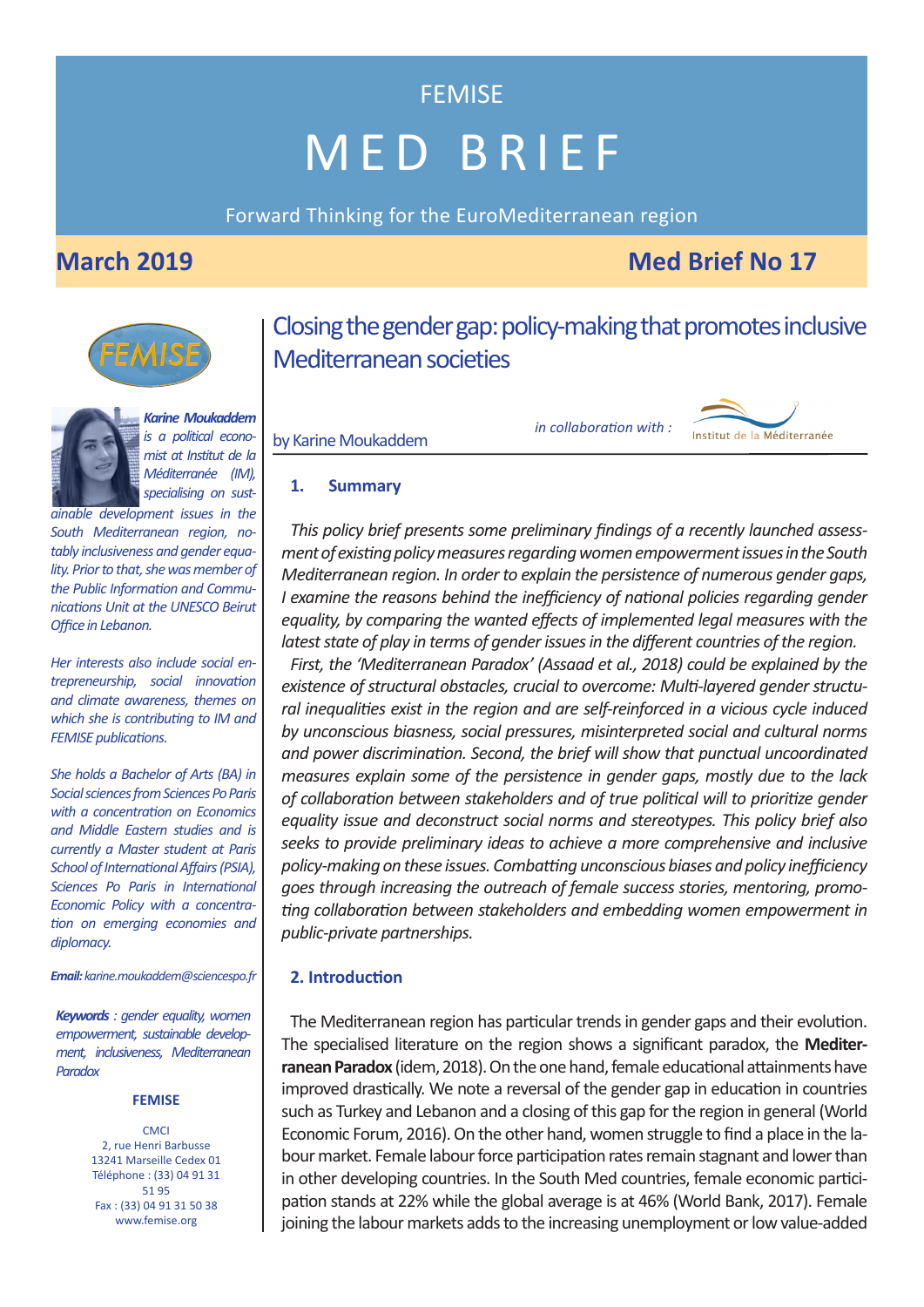jobs. It thus seems like women's participation in the labour market in the region is constrained by other factors than access to education (Sidło et al., 2017).

Many studies have addressed this issue and have identified different other variables that affect the female participation in the labour markets. This goes from family and labour codes not providing gender equality to physical constraints such as the lack of affordable and safe transportation that women could use to commute to work (Smits, 2007). It also includes unconscious biases and stereotypes that are accepted and are fuelled by misinterpretations of traditions and social norms, reinforcing gender inequalities in the society (Chamlou et al., 2011).

Yet, while multiple women's empowerment programmes have already been implemented in some countries, they seem to have a small impact due to the scale of the gap and the quality of these women's integration initiatives. Hence, this policy brief seeks to shed some light on these policy-making inefficiencies and to provide preliminary recommendations that can help alleviate them. Clearly, increasing the efficiency of gender equality policy-making would improve the situation of women in multiple other contexts and eliminate the vicious circle women face that starts with poor household bargaining power.

### **3. Approaches and Results**

Women are essential in achieving sustainable development and improving resource allocation in society. According to the United Nations Development Program, "achieving gender equality in educational attainment and labour force participation by 2030 could raise global GDP by 3.6 percent and reduce the share of the global population living in extreme poverty by 0.5 percentage points" (Gettu, 2018). If women's labour market participation equalled that of men in the MENA region, "the regional GDP could rise by as much as 47% over the next decade" which is the equivalent of an "economic impact of around €490 billion annually" (Union for the Mediterranean, 2018).

Therefore, a first question to ask is:

### **Has the situation of women in the South Mediterranean region been improving in terms of concrete empowerment and economic inclusion?**

With the wave of insurgence across the Middle East, people are calling for more egalitarian societies, insinuating that equality of all kinds is seen as a means of empowering the whole society. Unfortunately, the analysis of the Gender Quotas Database (2014) shows that the rates of female economic participation in these countries did not increase significantly and the mentalities remain sceptical about a full empowerment of women in the region, in spite of the implementation of gender quotas [1] in national politics or managerial boards of private companies.

This leads us to the second main question of this research:

### **Why is the situation of women not improving concretely despite the measures adopted: Is it a question of inefficiency policy-making or of flawed implementation?**

By analysing the gaps between the needed policies to close the inequality gaps –based on the two approaches presented below– and the actual policies adopted in the region, the preliminary assessment shows that even when the political will to change the situation of women exists, policies do not always translate into implementation. Policy-making seems to be inefficient in answering the needs of women.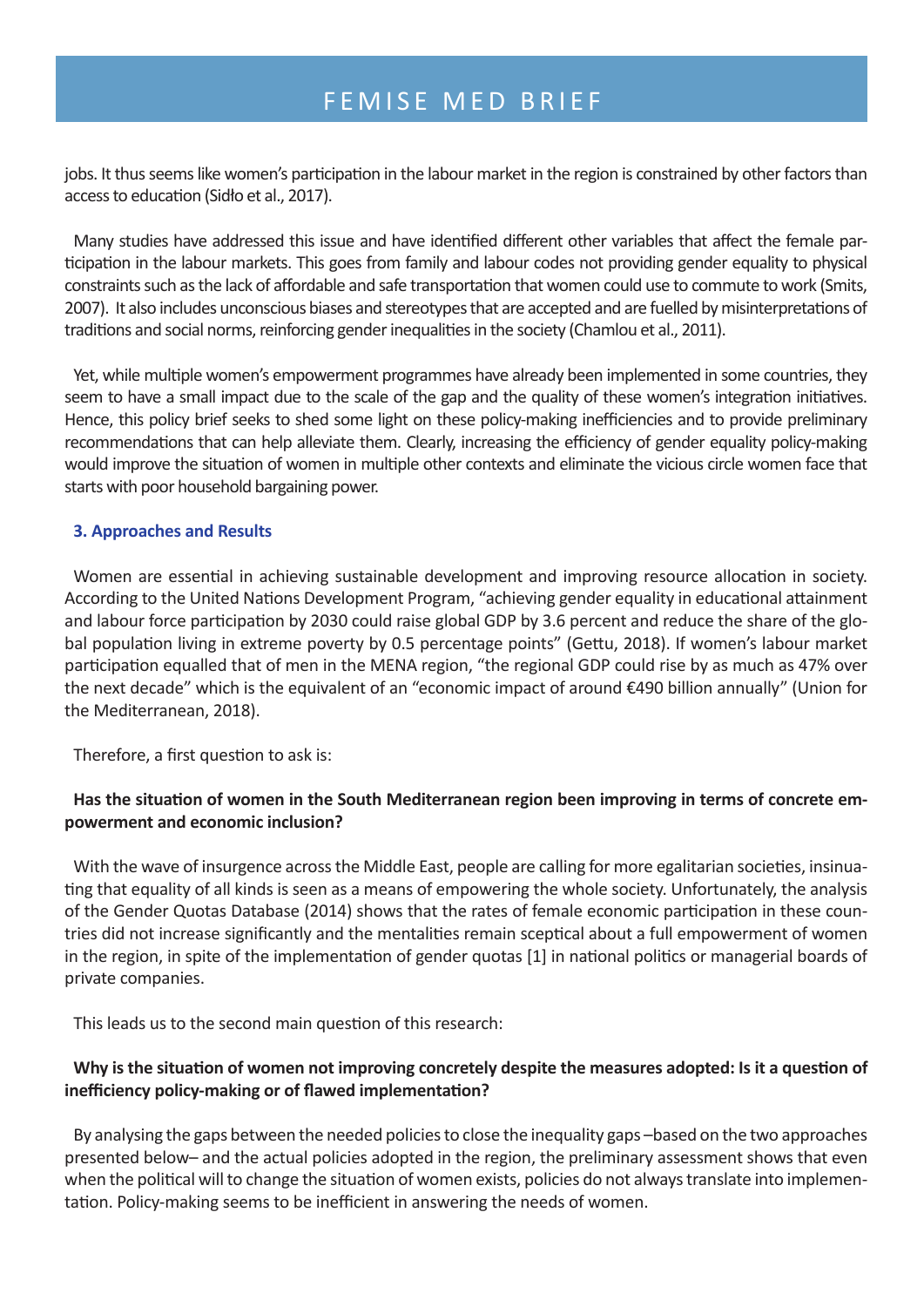To answer this question two approaches have been implemented:

### **1. A literature review of the state of play of women in some of the main issues that concern them; and**

### **2. A two-way interviews with both stakeholders and women from the civil society about their experience.**

The results showed that even when the political will to change the situation of women exists, policies do not always translate into implementation. Policy-making seems to be inefficient in answering the needs of women.

First, to **show the divergence between the needs (clarify?) and the policies, a literature review has been undertaken on the state of play of women in some of the relevant main issues in the region**: work-life balance and access to services; gender violence; access to education; access to the job market; access to finance; and access to the political sphere. Most of the academic articles reviewed in the paper base their analysis on economic manipulations (econometric analysis) of recent gender equality data as well as on qualitative material such as interviews conducted locally or writings describing the situation of women in a particular year/ context, in order to deepen our understanding of some gender equality issues in the region. The analysis of these articles shows deep structural inequalities in many fields in all countries, slowing down change and its implementation. However, requirements to close the inequality gaps are different across the region and even within the same country, meaning that priorities cannot be generalized on the regional scale.

Second, the assessment included **conducting interviews with two types of stakeholders**, using questionnaires, one with the policy-makers and influencers of the region to identify concrete national priorities (11 questionnaires have been answered until now) and one with women from multiple socio-economic backgrounds (18 questionnaires have been answered until now) to further explore the unconscious biases and gaps between women's needs and the current laws [2]. The questionnaires aimed at gathering perceptions on the main issues and priorities for Women Empowerment in South-Mediterranean countries and is divided into 3 parts: Personal information (age, country of origin, country of residence, occupation), Ranking question and Open questions.

The ranking questions (5) asked to prioritize the major obstacles faced by Mediterranean women – identified by my research (lack of secondary education, lack of financial inclusion, low employability, stereotypes, mentalities and preconceived social norms, etc.) – for each key areas: household bargaining power, entrepreneurship, political participation, Labour market participation and in general, social inclusion. Whereas, open questions (3) focused on key measures that were recognized as efficient, the causes of inefficiency of national policies/ strategies, and key measures that are needed in their country.

The first results confirm the literature-review findings: **there is a gap between the needs or expectations of women and the policies designed to reduce inequalities and gender-based discrimination.**

Furthermore, my analysis presents some programmes implemented in the region in order to assess whether the gender gaps left out by national strategies were covered by the collaboration between international NGOs and civil society actors. This review focuses mostly, but not exclusively, on European programmes (European commissions or undertaken by European countries) or International Development banks, such as the International Bank for Reconstruction and Development, launched in the South Mediterranean countries in the past couple of years. The project presented are diverse and tackle multiple issues: gendered domestic violence in Turkey (Preventing violence against women: A data collection model [3]), homeless women's protection in Cairo (Improving protection and promoting equality in Cairo [4]), Improving political participation and inclusion of Bedouin women in Israel [5], etc. Most of these initiatives are often implemented with the collaboration of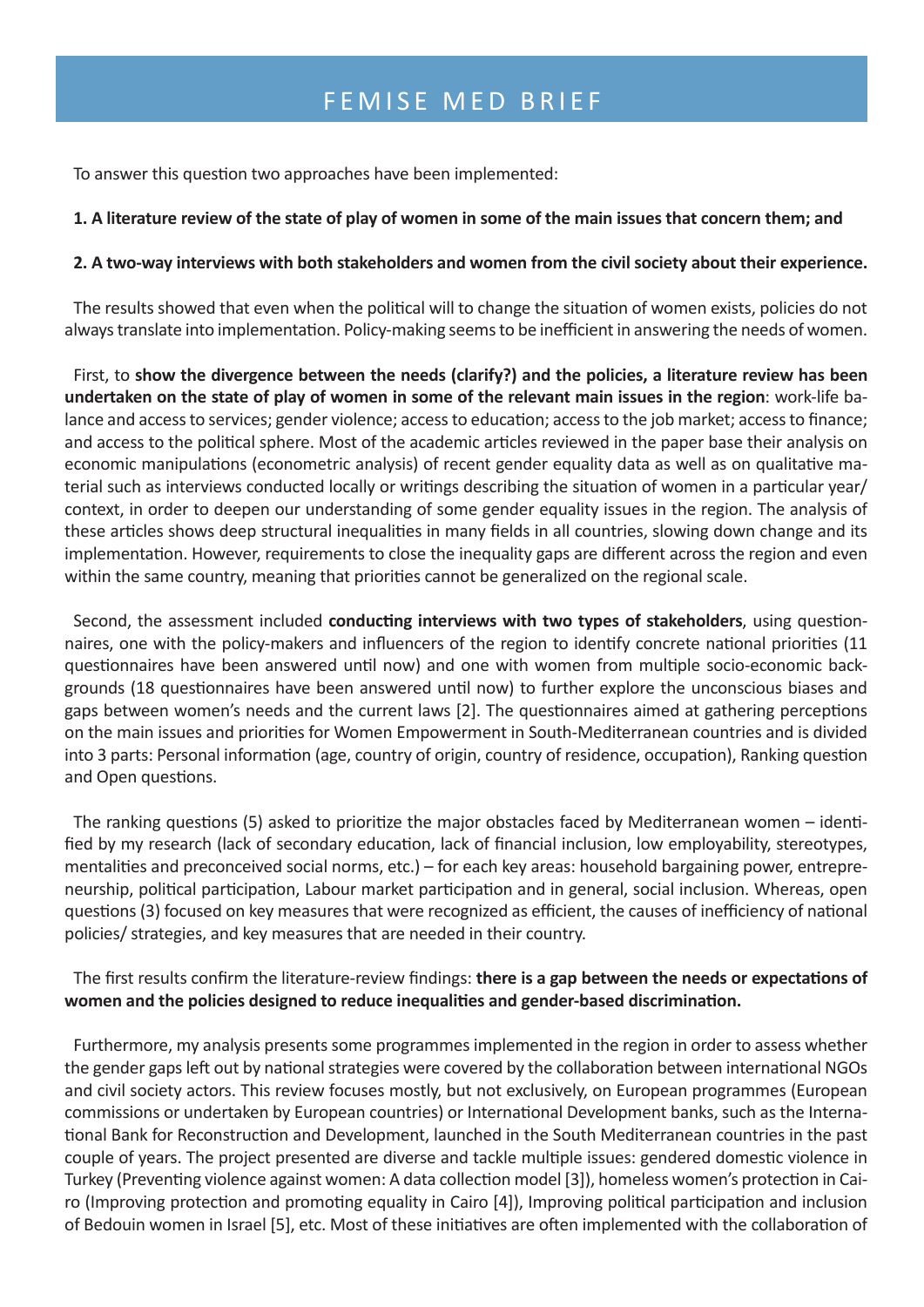local actors such as universities and/or local and regional NGOs.

This approach shows that multiple actors have been trying to collaborate with the aim of fostering gender equality in all of the fields explored by this research. However, without a holistic and coherent national strategy that tackles the issue of women's empowerment as a priority, these projects remain ephemeral, uncoordinated and sub-optimal in each country and for the region as a whole.

### **4. Conclusion**

Overall, despite several initiatives, gender-related issues are still treated as a secondary interest by governments. The Mediterranean Paradox observed in the region is the reflection, among others, of the lack of collaboration between stakeholders in key matters such as knowledge transfers, projects' implementation, female employability, life-work balance improvement, transportation and promotion of competitive sectors, creating a complex and entangled situation of multi-layered structural inequalities. Unconscious bias, explicit violence and discrimination, low household bargaining power, financial exclusion and many other apparent or unrevealed gender-based discriminations remain untreated or inefficiently addressed.

Moreover, measures cannot be efficient if they do not take into account the diversity of situations for women – There is not one single Mediterranean woman. The needs of women in the region are different across national contexts and within each nation-state. The lack of a holistic approach to women's empowerment accentuates discrimination schemes and undermines the impacts of gender gaps in all sectors on national development strategies. This could mainly be due to the lack of concrete women's empowerment policies, the absence of follow-up and monitoring of the results of programmes, the low female political representation and participation and to the unrealized and untapped potential of women as key economic actors.

The insufficiency of collaboration between the different stakeholders in issues of deconstructing social stereotypes leads not only to sub-optimal results but also to a re-enforcement of existing vicious circles in the society, through the misleading image of women communicated by the media and within the education system – an image that is rarely based on the values and experiences of the female role models in the region.

Misunderstanding or incomplete understanding of women empowerment explains the low efficiency of policy-making in the region. Women empowerment does not only concern women but the entire system.

One has to mention that women themselves have an important role to play in closing this gap through their pursuit of education, avoiding early marriages, seeking participation in the labour markets and persisting in climbing the leadership ladder.

### **5. Implication and recommendations**

The recommendations that emanate from the preliminary IM-FEMISE assessment include the following key points:

### **- Structural empowerment: The need for comprehensive laws.**

Women empowerment needs to be **a priority in National agendas and not only an aspiration.** A structural approach is thus needed to foster equality in all fields and avoid symbolically placing women's equality issues as a superfluous, optional or "vitrine-enhancing" topic in national and regional policy-making. Quotas in parliaments and/or jobs are not enough given that they do not tackle the sources of the structural discriminations, but tackle only the symptoms of the problem. Therefore, national strategies need to create the conditions allowing women to fulfil their potential in all sectors of the economy, society and national politics. Having a holistic vision on how to improve the work-life balance of each woman in each context is key. Disparities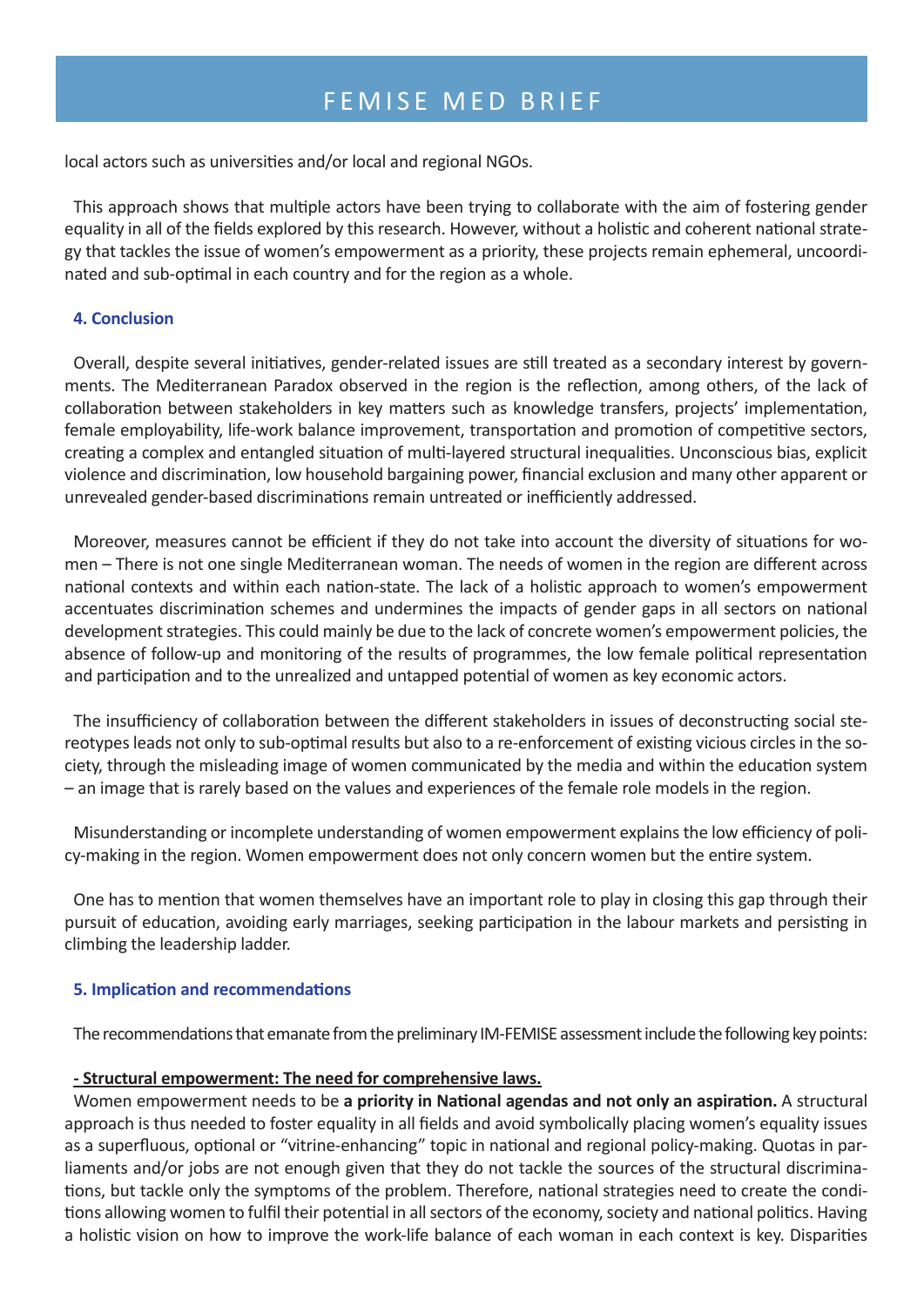between women exist, and creating a flexible national framework that understands their needs in each sector of activity and each context and that adapts to these needs would allow the institutionalization of women's empowerment, improving the work-life balance of each woman within a labour market structural approach.

#### **- Role modelling: virtuous circle of women empowerment.**

Women in the Mediterranean region still perceive labour market participation as an existential and decisive trade-off between working/having a job and housework/childcare. This is mainly due to prevalent misconceptions on the role of women in the society and the explicit or implicit weight of tradition on mentalities of both men and women in the region. Increasing the outreach of successful women from the region itself, who managed to alleviate discriminations and to balance between household chores and their jobs, would increase the self-confidence of women, an essential asset for women empowerment in more than one domain. **By capitalizing on role models and institutionalizing local mentoring and sororities, both women's self-esteem and social beliefs would improve, developing positive spillovers across social issues**. It could give rise to internal solutions to the issue of gender violence, given that it allows women and other key stakeholders to participate actively in deconstructing misleading social norms and creating a safer environment for women.

#### **- The importance of embedding women empowerment in public-private partnerships.**

We saw that currently policy-making fails to address key obstacles impeding women from participating fully in developing their potential, exploring new options and having a say in decision-making economically and politically. Therefore, new means should be developed in order to exit the loop of multi-layered structural inequalities. The real question to ask ourselves to encourage women empowerment is **how to invest in them?** Beyond wanting gender equality and understanding its economic positive externalities, there are ways and sectors in which women empowerment can be particularly beneficial and cost-effective:

*1) Investing in the digital sector :* The potentialities of the digital sector are considerable and exponentially rising. Encouraging women to engage in digital jobs and training can be an element of evening out the economic opportunities accessible to women and raising their employability. Gaining technical skills will allow them to choose their own paths through vocational training and forward-thinking education. This sector is proven to be key in South Med countries (Elmasry et al., 2016), which would multiply women's bargaining power on the job market and increase the possible jobs that women can have access to, especially due to the rise of coding as a crucial international language. An example of an initiative that could be used as a basis for women empowerment in this field is the Codi school in Beirut where women are taught to code.

*2) Investing in rural women :* Women in rural areas are particularly vulnerable to discrimination, violence and other obstacles when reaching the workplace or participating in decision making on each level: starting with the household and moving towards national political representation. Moreover, the share of women in the agriculture sector is increasing over time and reached 45% in 2010 (Bader, 2010). Empowering rural women in financial terms by giving them access to credit and investment possibilities through an improvement of connectivity and public transportation and by offering economic activity opportunities would help close the huge gap between urban and rural women in the region and help realize the potential of a part of the society still considerably marginalized by decision-makers.

3) Investing in data collection and monitoring : Gender equality programmes are often targeted to a specific fraction of the society and are hard to follow and quantify. The lack of data on gender equality issues in the region impedes the creation of adequate and flexible policies in a context of instability and uncertainty. To improve policy making in the matters of women's empowerment, we need to be able to quantify the impact of programmes and monitor them. A public-private partnership is key to allowing efficient data collection and the establishment of national databases. This would also allow clarification of the commonalities between countries of the region in terms of needs and state of play.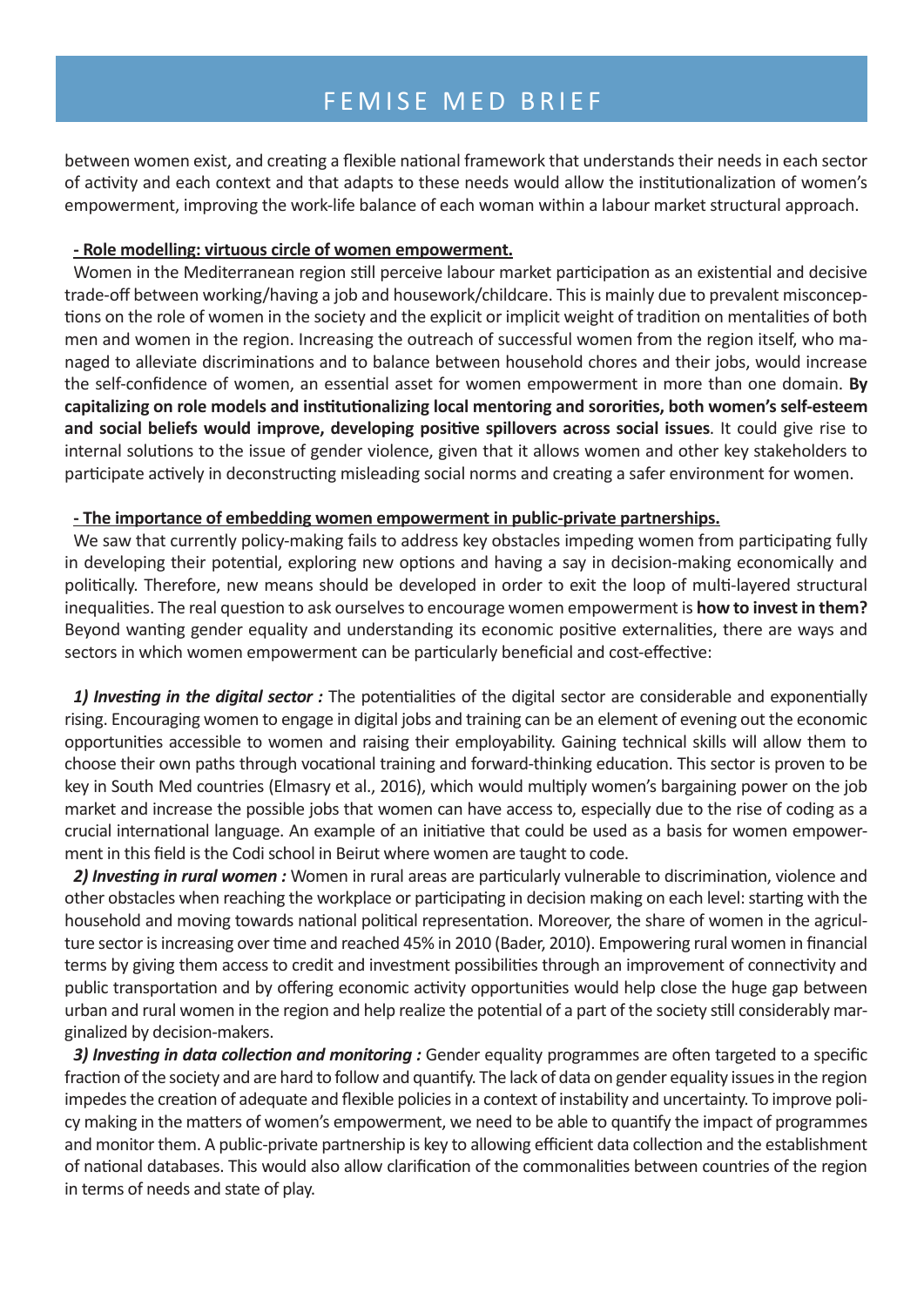#### **- Women empowerment inducing ecosystem.**

**Three entities are essential to change mentalities and deconstruct profoundly embedded social norms: The family, the media and schools.** Social norms cannot be modified if these three entities do not collaborate. The change starts at a really young age and needs to be established through a participative process of education and socialisation. This early-stage education affects all stages of inclusiveness in a society and is key to dismantling stereotypes and unconscious biases at all levels of structural inequalities. The concept of disempowerment is fundamental. It does not mean that men lose the power that women gain. It is, rather, a shared beneficial desirability that cannot be fully attained without the collaboration of stakeholders. What women have are qualities that are actually beneficial to the whole society (Green et al., 2015). What South-Med women need is to be given the tools to make the system evolve and to choose their own paths freely.

### **References**

**Assaad, R. et al. (2018).** "Explaining the MENA Paradox: Rising Educational Attainment, Yet Stagnant Female Labor Force Participation", IZA Discussion Papers, No. 11385. URL: http://hdl.handle.net/10419/177189.

**Bader, K. (2010).** "Rural women and agriculture in the MENA", CIHEAM Briefing Notes, n° 66. URL: http:// portail2.reseau-concept.net/Upload/ciheam/fichiers/NAL66\_Badr.pdf

**Chamlou, N. et al. (2011).** "Understanding the Determinants of Female Labor Force Participation in the Middle East and North Africa Region: The Role of Education and Social Norms in Amman", Working Papers 31, Alma Laurea Inter-University Consortium.

**Elmasry, T. et al. (2016).** "Digital Middle East: Transforming the region into a leading digital economy", McKinsey & Company. URL: https://www.mckinsey.com/~/media/mckinsey/featured%20insights/middle%20 east%20and%20africa/digital%20middle%20east%20transforming%20the%20region%20into%20a%20leading%20digital%20economy/digital-middle-east-final-updated.ashx

**Gender Quotas Database (2014).** International Institute Democracy and Electoral Assistance (IDEA). URL: https://www.idea.int/data-tools/data/gender-quotas

**Gettu, T. (2018).** "Women's Economic Empowerment and Financial Inclusion", United Nations Development Programme. URL: www.undp.org/content/undp/en/home/news-centre/speeches/2018/women s-economic-empowerment-and-financial-inclusion.html

**Green, K. et al. (Revised version 2015).** "Diversity in the Workplace: Benefits, Challenges, and the Required Managerial Tools", IFAS Extension, University of Florida, HR022. URL: http://www.academia.edu/32460716/ Diversity in the Workplace Benefits Challenges and the Required Managerial Tools 1

**Sidło, K. et al. (2017).** "Women's Empowerment in the Mediterranean Region", the European Union and the Committee of the Region, doi: 10.2863/878975.

**Smits, J. (2007).** "Women's labour market participation in Egypt, Jordan, Morocco, Syria & Tunisia: A three-level analysis", Radboud University, Paper prepared for the IZA-World Bank Conference on Employment and Development.

**Union for the Mediterranean (2018).** "Building strong and inclusive societies for all women and men in the Euro-Mediterranean region". URL: https://ufmsecretariat.org/building-strong-inclusive-societies-women-men-euro-mediterranean-region/